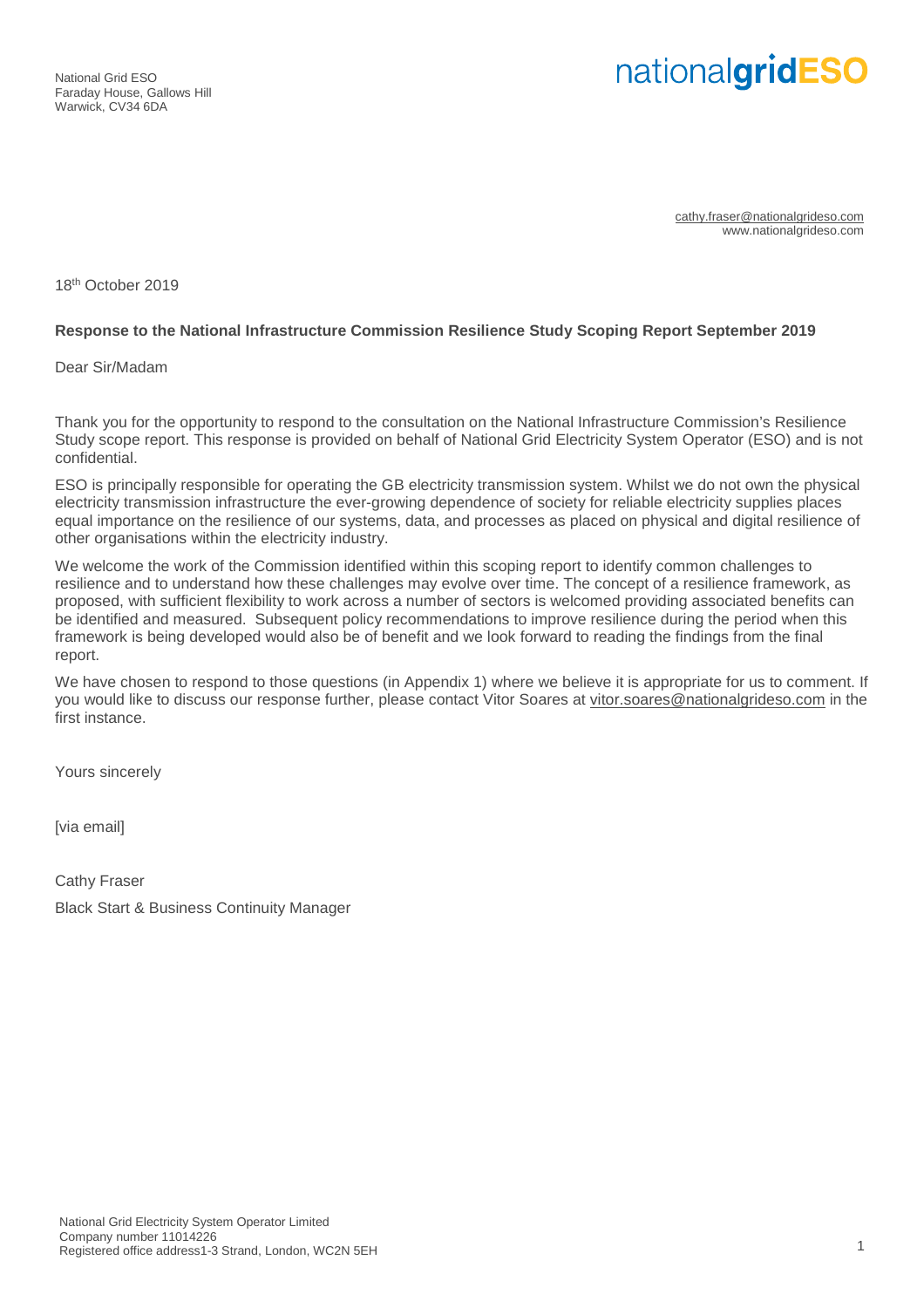## nationalgridESO

## **Appendix 1**

As the electricity system operator for Great Britain (GB), National Grid ESO moves electricity safely, reliably and efficiently through the electricity transmission system. Infrastructure resilience at all levels is therefore a key requirement of the networks, data, system and processes to enable ESO to perform this important role.

#### **Systemic issues that make infrastructure vulnerable to current shocks and future changes**

Britain's electricity is generated from a wide range of sources, such as renewable energy like solar and wind, and more traditional power stations run on nuclear or gas. We share electricity with our neighbours from abroad, using interconnectors – technology which can transfer energy back and forth between countries.

National Grid ESO does not own or run power stations or energy providers, but can ask these providers and generators to make more power available to meet demand or to reduce output if there is excess power at any time. The ESO then operates the electricity system, balancing supply and demand, second by second, 24/7. The ESO has visibility and controllability of transmission system connected users.

Distribution Network Operators take electricity from the transmission system and move it through their own network of power lines and underground cables, taking it to homes and businesses. As they do this, they convert the high voltage electricity that's in the network to the lower voltage electricity that people need.

In terms of issues impacting on infrastructure, the ESO does not have visibility and controllability of users connected in the distribution networks which could impact ESO's assessment of the impact of its actions beyond the transmission system.

#### **Physical components of the digital network in relation to systemic vulnerabilities**

When considering digital networks, we believe that from a high-level approach there are two key areas for consideration:

**Core network equipment / technology**, including both hardware and software.

Increased diversity of both equipment types and suppliers should be utilised to ensure no single vulnerability affects large scale assets across the industry.

**Network routes and data centres** should be utilised to ensure network resilience, not just for one company, but across industries and sectors.

As with core network equipment an increased diversity of routes, locations and site supplies should be sought to minimise the impact of a type-failure across the industry.

#### **What future changes to infrastructure policy, supply and demand and systems' physical architecture need to be tested to develop a holistic understanding of future system vulnerabilities?**

The ESO's responsibilities are predominantly set out in its license and industry codes and standards, in particular the Connection and use of System Code (CUSC)<sup>1</sup>, Grid Code<sup>2</sup>, and the Security and Quality of Supply Standard<sup>3</sup> (SQSS). The SQSS sets frequency and voltage control performance standards. The Grid Code specifies the voltage and frequency ranges that customers connecting to the transmission system will experience. The Grid Code also contains procedures that the ESO use to provide assurance that transmission network users, including generators, can meet specific requirements of the Grid Code.

We believe a wider review of policy, processes or procedures may be appropriate, this includes:

- A review of the security standards (SQSS) to determine whether it would be appropriate to provide for higher levels of resilience in the electricity system. This should be done in a structured way to ensure a proper balancing of risks and costs;
- Assessing whether it would be appropriate to establish standards for critical infrastructure and services (e.g. hospitals, transport, emergency services) setting out the range of events and conditions on the electricity system that their internal systems should be designed to cater for;
- A review of the timescales for delivery of the Accelerated Loss of Mains Change Programme to reduce the risk of inadvertent tripping and disconnection of embedded generation, as GB moves to ever increasing levels of embedded generation.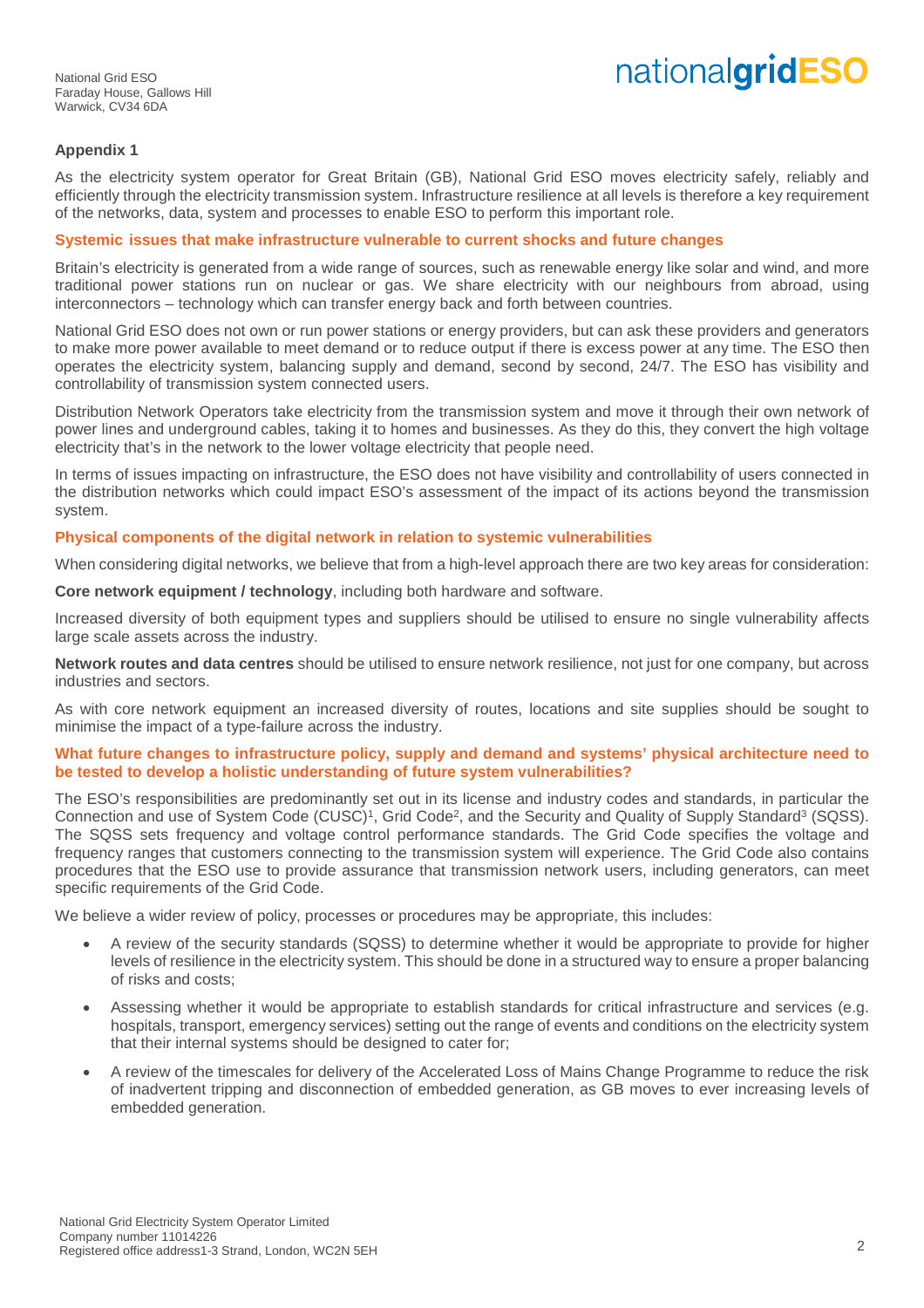#### **How have the current approaches to infrastructure resilience changed over time in order to become more effective?**

The ESO sets out possible outlooks of future generation and demand patterns annually through is publication of Future Energy Scenarios<sup>4</sup> (FES). FES is built each year with extensive industry stakeholder involvement and provides a basis for future planning and operation of the electricity transmission system.

Through publications such as Operability Strategy Report<sup>5</sup>, Summer Outlook<sup>6</sup>, Winter Outlook<sup>7</sup>, and the System Operability Framework<sup>8</sup>, the ESO regularly reviews current and new transmission system operability issues.

The ESO has been carrying out a wide range of innovation activities to better understand the operational implications of changing demand and generation outlooks. List of innovation activities is available on our website. Some notable projects are:

- Power Potential<sup>9</sup>: this initiative aims to create a new reactive power market for distributed energy resources (DER) and generate additional capacity on the network.
- The Enhanced Frequency Control Capability<sup>10</sup>: Facing the challenge of maintaining the 50 Hz frequency stability on the transmission system as new generation technologies come online, such as solar and wind.

The outcomes of all innovation activities are shared with the wider industry. The learnings also form basis of improvements to current ESO processes and activities.

The ESO also publishes Electricity Ten Year Statement<sup>11</sup> (ETYS) annually to highlight where transmission system investment is needed. This forms part of an annual Network Options Assessment<sup>12</sup> (NOA) process.

NOA describes the major projects considered to meet the future needs of GB's electricity transmission system as outlined in the ETYS 2018, and recommends which investments in the year ahead would best manage the capability of the GB transmission networks against the uncertainty of the future. The purpose of the NOA process is to facilitate the development of an efficient, coordinated and economical system of electricity transmission consistent with the National Electricity Transmission System SQSS and the development of efficient interconnection capacity. It is important to note that whilst the ESO recommends progressing options in order to meet system needs, any investment decisions remain with the Transmission Owners (TOs) or other relevant parties as appropriate.

The current NOA process is heavily focused on Transmission Owner solutions assessment. The ESO is looking at expansion of the NOA to:

- enable network and non-network solutions across the transmission and distribution systems to compete to meet transmission network needs;
- assess the needs of the system over the whole year to a greater extent;
- carry out more focused, regional, NOAs which consider how regional voltage issues can be more efficiently managed;
- investigate the value and feasibility of expanding the NOA approach to system stability in the longer term, which will include challenges such as dynamic voltage, fault levels and inertia; and
- communicate our transmission system needs and the recommended options for meeting them in a way a wider audience can understand.

These plans are complex and ambitious and involve a large range of potential stakeholders. The ESO is working closely with industry, in particular the Electricity Networks Associate (ENA) Open Networks<sup>13</sup> project and taking a learning by doing approach, implementing the changes through a number of pathfinding projects. More information pathfinding projects can be found on our website.

#### **Public acceptability of infrastructure services – balancing costs, benefits and public expectations**

We publish the NOA as part of our ESO role. NOA methodology describes how the ESO, working with the Transmission Owners (TOs), carries out these activities. NOA recommendations are based on cost benefit analysis of additional network investment against the short-term market solutions. The methodology 1.21 The Network Options Assessment (NOA) process set out in Electricity Transmission Standard License Condition C27 facilitates the development of an efficient, coordinated and economical system of electricity transmission and the development of efficient interconnection capacity.

The Joint Regulators Group on behalf of the UK's economic and competition regulators recommend discounting all costs (including financing costs as calculated based on a weighted average cost of capital or WACC) and benefits at HM Treasury's social time preference rate (STPR). This is known as the Spackman approach and is used for all our reinforcements.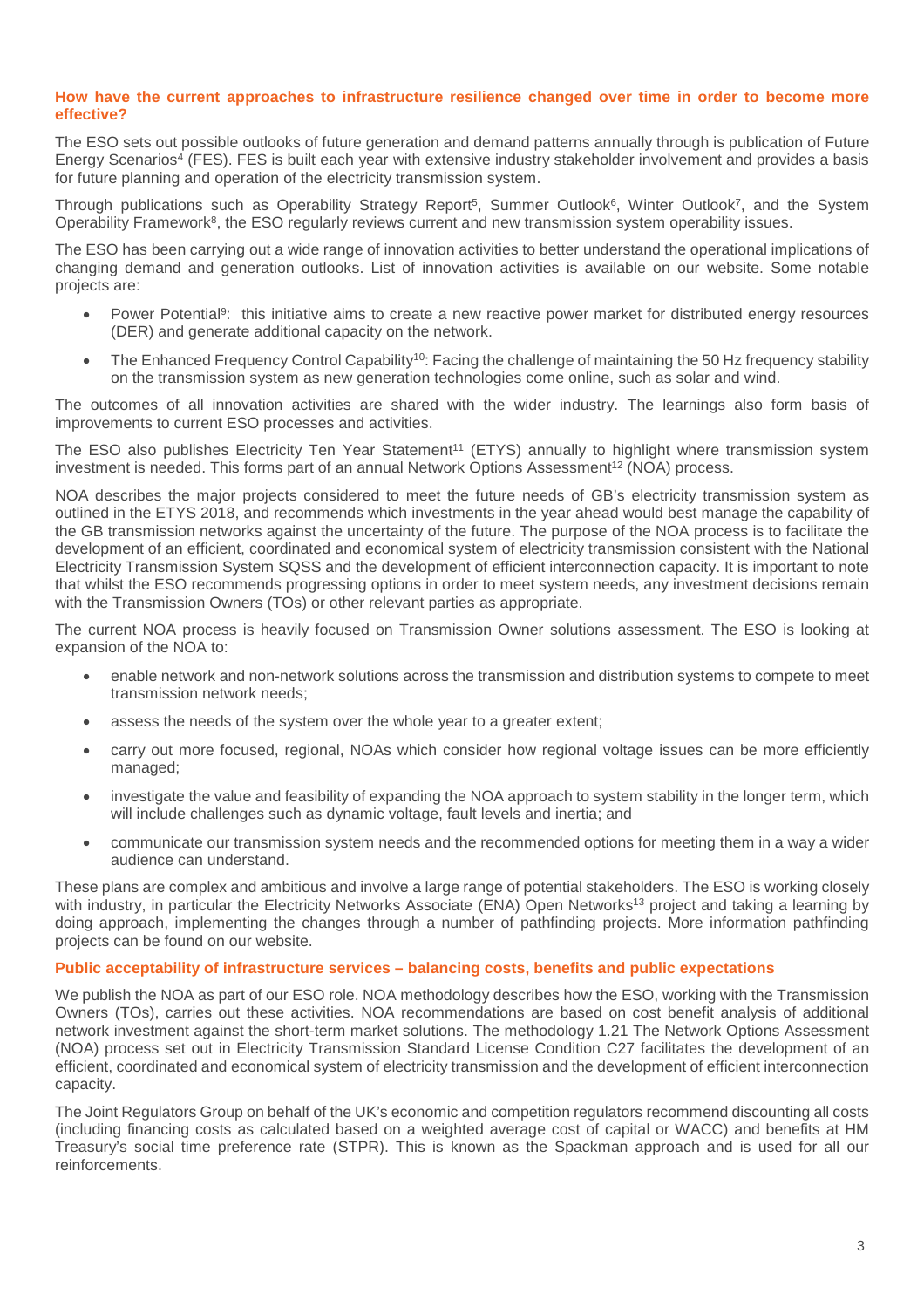## Example from NOA 2018/19 publication:



#### **Should a consistent approach be used to set levels of service in different sectors? If so, what principles could be used to ensure that different sectors take a consistent approach which reflects the expectations of citizens?**

Yes. The development of strategic whole system objectives will assist current and future challenges across sectors.

Principles:

- Flexibility: a continuous evolving landscape across sectors demand agile answers to new challenges.
- Simplicity: the complexity of bringing together different sectors is a challenge by itself, let alone set levels of service across sectors.
- Replicability: different sectors own/operate similar equipment. Where applicable there is no reason not to standardise activities.
- Improvement: pursue it continuously to deliver value for money.
- Engagement: work collaboratively, benchmarking, be open to change and challenge.

As outlined in the ESO's Forward Plan, the end goal should be the delivery of value with a smart, flexible whole system.

#### **How does the public respond to infrastructure disruptions and what is its appetite for making different sectors more resilient?**

The resilience of supply for electricity is becoming even more relevant in a society which is increasingly reliant upon new technology, broadband and communications. That, along with the need to tackle climate change and the pursue of sustainable future, presents a challenge: how to ensure a reliable, secure system operation to deliver electricity when customers need it?

Recent research<sup>1415</sup> demonstrates shows that society has very low tolerance to (energy) infrastructure disruptions and there is strong appetite to for making different sectors more resilient. A good example for increased standardised resilience across the energy sector is demonstrated in the EU Network Code on Emergency and Restoration<sup>16</sup>

ESO carries out continual engagement with our stakeholders and society, to help us influence the future of electricity infrastructure. Examples of these can be found in our online consultations (e.g. RIIO-2 draft Business Plan, Future Energy Scenarios, Whole Electricity System), through promotion of industry forums and discussions (e.g. ESO's Operational Forum) or contribution in Industry Wide Workgroups (e.g. E3C and associated Electricity, Communications and Black Start Task Groups).

Another good example demonstrating the appetite for investing in resilient systems is the creation of the National Infrastructure Committee itself.

#### **Resilience governance and decision making**

The impact of national level decisions can be presented in two dimensions (applicable to both normal operating conditions and emergencies):

 The regulatory framework: This is crucial as it translates the decisions made at "Policy & Strategy" level. When formal legislation is put in place and targets for levels of infrastructure services are regulated they are effectively setting the standard for services delivered across sectors. A relevant part of it is the incentives;